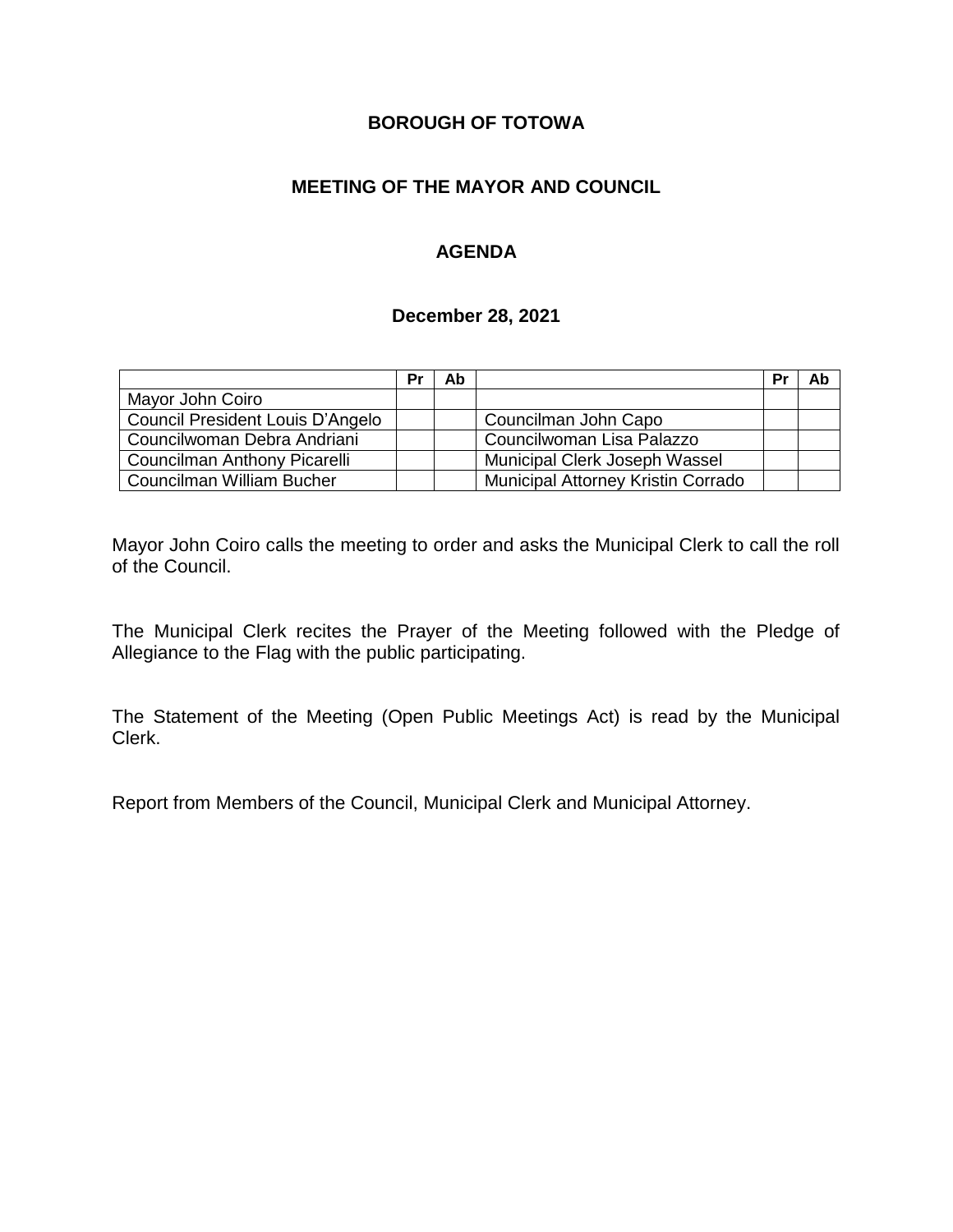Minutes of the Mayor and Council for the meeting of December 14, 2021.

# **COMMITTEE ON FINANCE: PICARELLI, D'ANGELO, CAPO.**

Resolution No. 2021-27 for the payment of bills.

# **COMMITTEE ON PUBLIC SAFETY: D'ANGELO, CAPO, BUCHER.**

No report.

## **COMMITTEE ON PUBLIC WORKS: BUCHER, PALAZZO, PICARELLI.**

Letter of retirement from DPW Laborer Michael Paese along with a request to carry over three unused vacation days from 2021 to 2022.

Recommendation of DPW Superintendent Jim Niland for a grade increase for DPW Laborer Steve Filan from Grade 1-B to Grade 1-A.

Recommendation of DPW Superintendent Jim Niland for a grade increase for DPW Laborer Giovanni Madrid from Grade 2 to Grade 1.